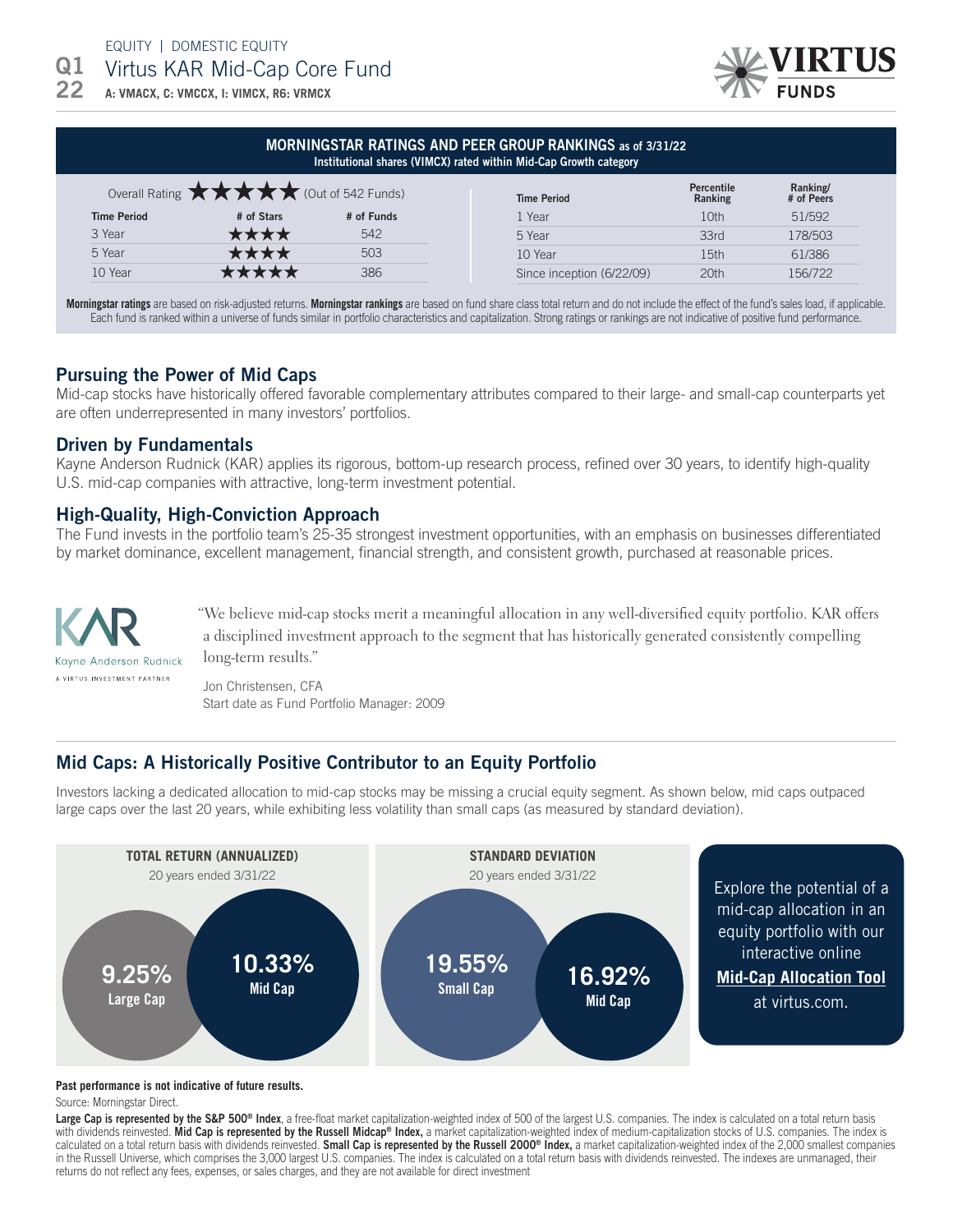Quality businesses, as defined by KAR, have an unmistakable profile: durable earnings growth, high return on capital, healthy balance sheets and cash flows, and management acumen at maintaining a competitive advantage. The result: a portfolio that has exhibited quality characteristics well above its benchmark and peers.



Class I shares. \*Trailing 12 months. As of 12/31/21, the most recent quarter for which these data are available. Source: Morningstar Direct. The Morningstar Percentile Ranking compares a Fund's Morningstar risk and return scores with all of the Funds in the same category, where 1% = Best and 100% = Worst. Rankings shown are for the I share. Rankings for other share classes may vary. Characteristics defined on page 4.

# **Attractive Excess Returns with Solid Defense**

The Virtus KAR Mid-Cap Core Fund's pursuit of high-quality companies with lower individual business risk exposures has generated considerable long-term excess returns, both relative to its benchmark and on a risk-adjusted basis. What's more, this outperformance has been delivered while helping to defend investor assets in challenging markets.

### **RETURN AND RISK ATTRIBUTES**

Morningstar percentile return rankings for the 10-year period ended 3/31/22



Virtus KAR Mid-Cap Core Fund (Class I) ● Russell Midcap<sup>®</sup> Index

Rated within Morningstar Mid Blend, Mid Growth, and Mid Value Categories (based on total return; number of funds ranked: 860)

### **Past performance is not indicative of future results.**

As of 3/31/22. Class I shares. Source: Morningstar Direct. The Morningstar Percentile Ranking compares a Fund's Morningstar risk and return scores with all of the Funds in the same category, where 1% = Best and 100% = Worst. Rankings shown are for the I share. Rankings for other share classes may vary. Characteristics defined on page 4.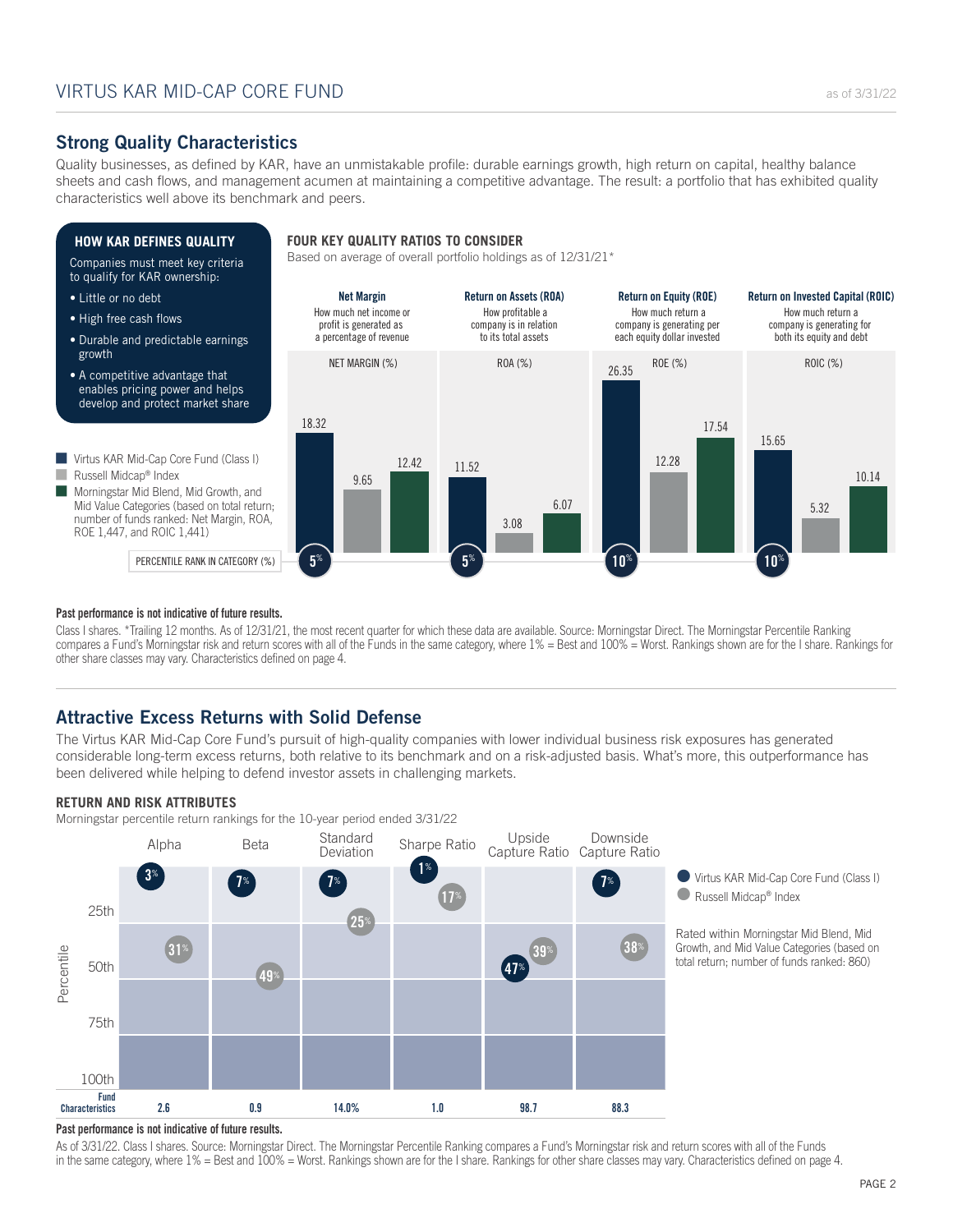

### **Room to Grow**

With **\$1.4 billion in assets** (as of 3/31/22), the Virtus KAR Mid-Cap Core Fund has ample capacity for growth, offering investors a viable way to access KAR's historically successful investment approach in the important, yet often overlooked, mid-cap equity market.

# **Performance** (I Shares)



| <b>CHARACTERISTICS</b>            |             | Fund Index  |
|-----------------------------------|-------------|-------------|
| Avg. Weighted Market Cap (bn)     | 16.17 23.89 |             |
| Median Market Cap (bn)            |             | 12.82 10.56 |
| Trailing P/E Ex-Negative Earnings | 32.18 19.36 |             |
| Price-to-Cash Flow                | 24.74 19.48 |             |
| Price-to-Book Value               |             | 721 466     |
| 3-Year EPS Growth Rate            |             | 765 1415    |
| 5-Year EPS Growth Rate            |             | 15.61 13.83 |

future results. Investment return and principal value will fluctuate so that shares, when redeemed, may be worth more or less than their original cost. Current performance may be lower or higher than the performance data quoted. Please visit virtus.com for performance data current to the most recent month end. This share class has no sales charges and is not available to all investors. Other share classes have sales charges. See virtus.com for details. The fund class gross expense ratio is 1.05%. The net expense ratio is 0.95%, which reflects a contractual expense reimbursement in effect through 1/31/2023.

Performance data quoted represents past performance. Past performance does not guarantee

Average annual total return is the annual compound return for the indicated period and reflects the change in share price and the reinvestment of all dividends and capital gains. Returns for periods of one year or less are cumulative returns.

| RISK STATISTICS (3 YEAR) |      | Fund Index  |
|--------------------------|------|-------------|
| Alpha                    | 3.71 | n/a         |
| Beta                     |      | $0.86$ 1.00 |
| R <sup>2</sup>           | 0.91 | 1.00        |
| Sharpe Ratio             | 0.89 | 0.69        |
| Standard Deviation       |      | 18.53 20.52 |

See Glossary on last page for definitions of these metrics.

**ANNUAL PERFORMANCE (%)**





This chart assumes an initial investment of \$10,000 made on 6/22/2009. As of 3/31/22 the fund value would have been \$62,028.95. Fund performance assumes reinvestment of dividends and capital gain distributions. This growth reflects no front end sales charges.